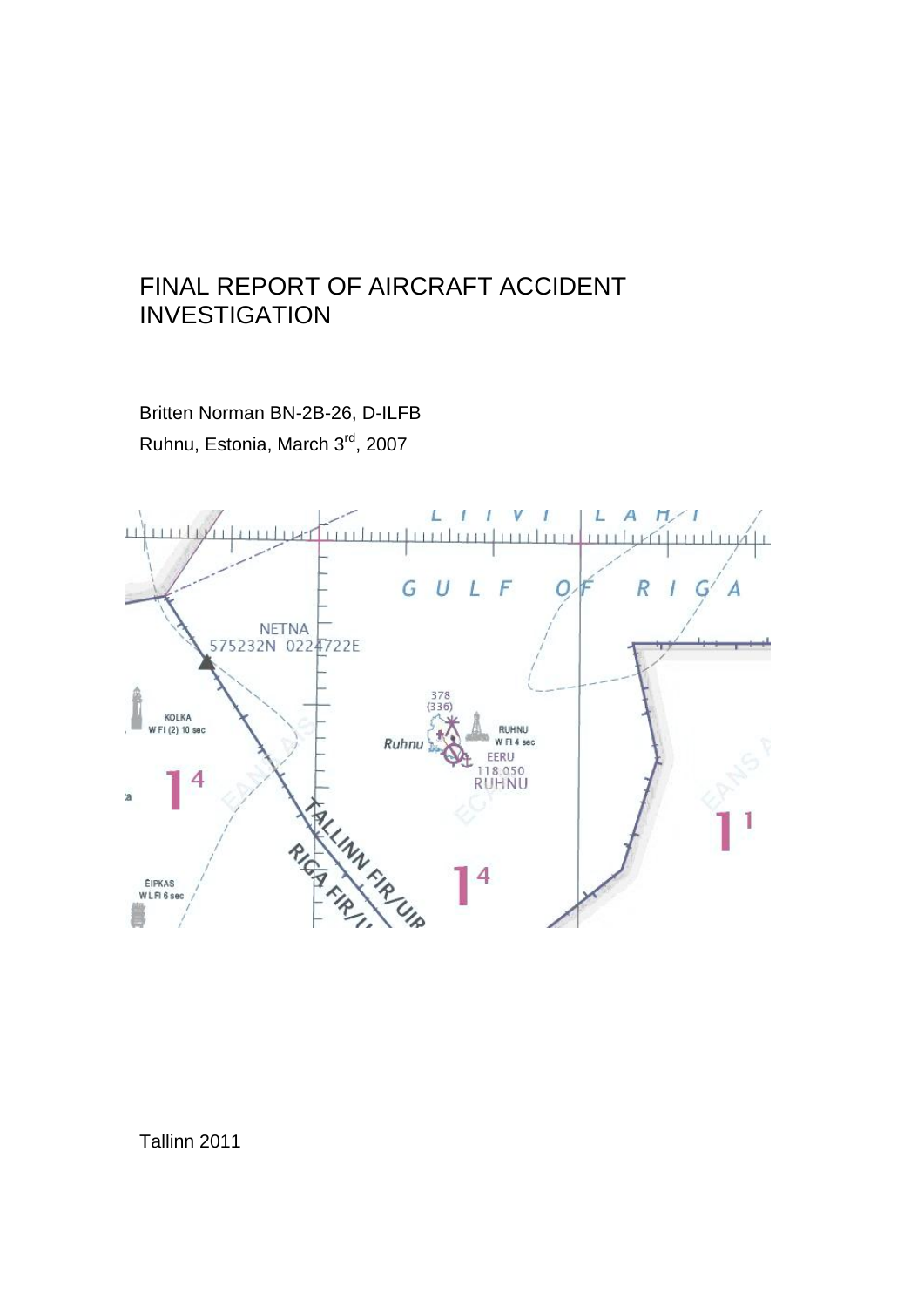# **CONTENTS**

| 1.17.2 Communication of meteorological information on Ruhnu   |
|---------------------------------------------------------------|
|                                                               |
|                                                               |
|                                                               |
|                                                               |
|                                                               |
| 2.2. Adherence to the rules of the air and FOM requirements15 |
|                                                               |
|                                                               |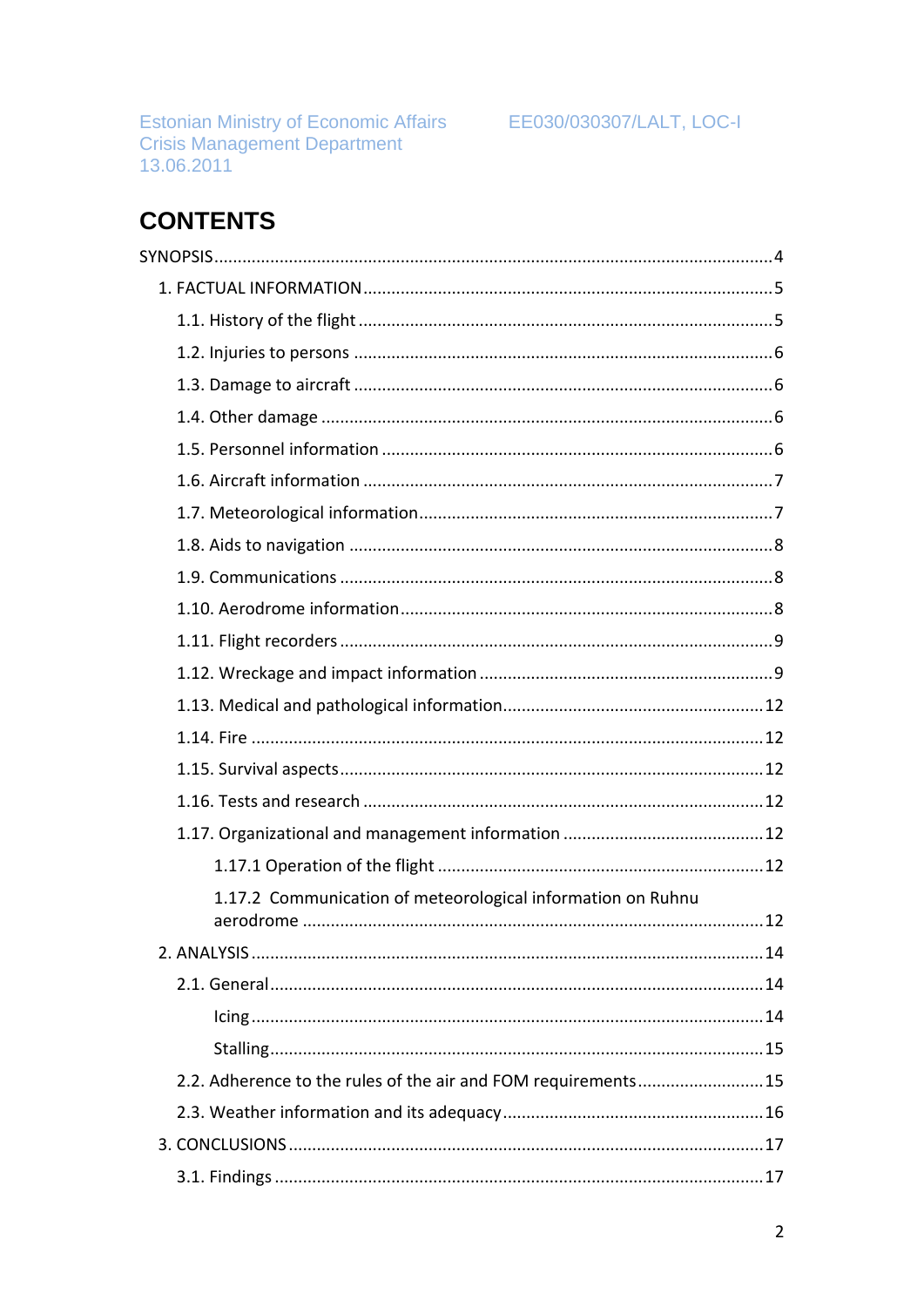#### EE030/030307/LALT, LOC-I

#### Estonian Ministry of Economic Affairs Crisis Management Department 13.06.2011

| The investigation established the following causes of the accident: 17  |  |
|-------------------------------------------------------------------------|--|
| The investigation established the following factors contributing to the |  |
|                                                                         |  |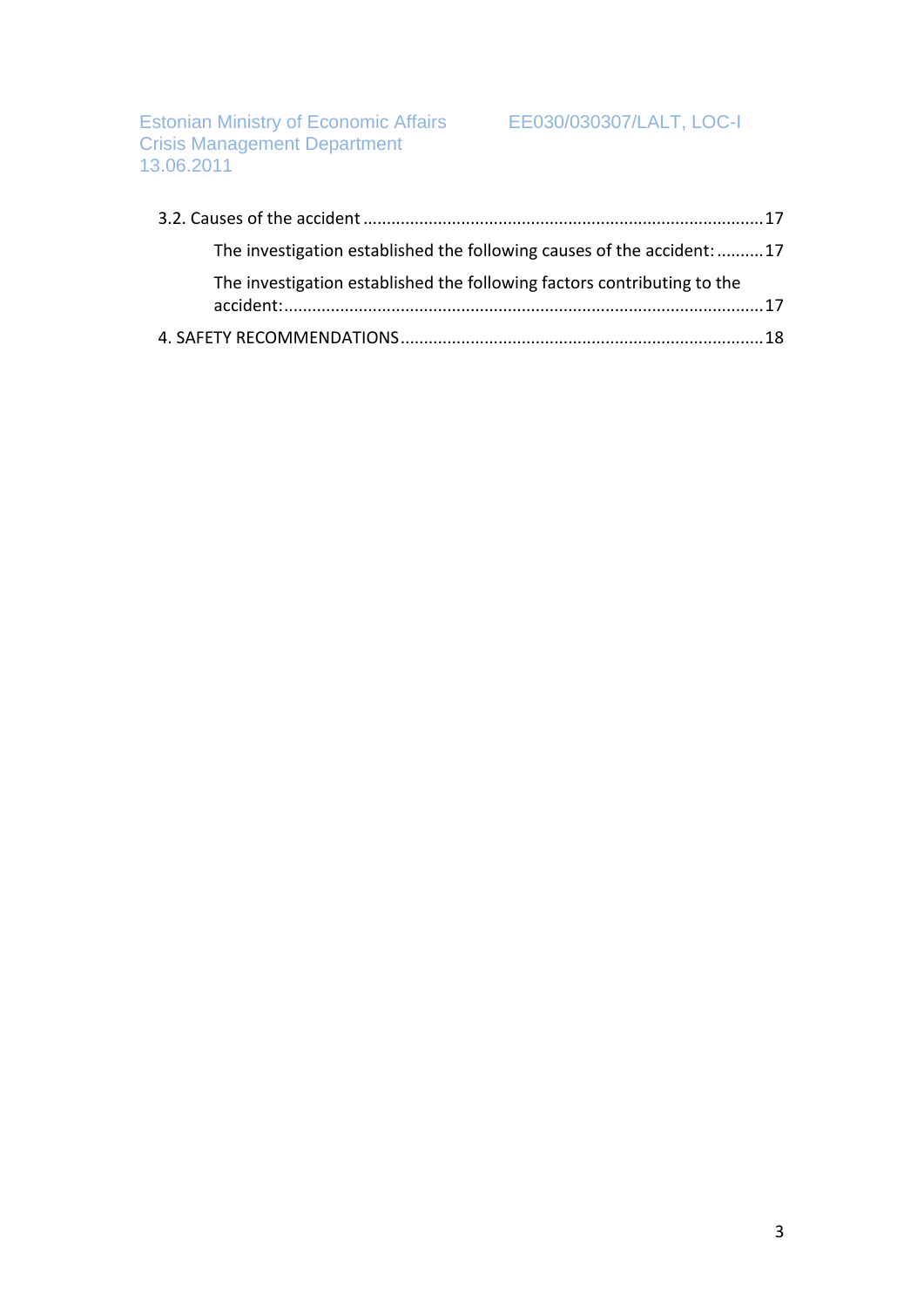# <span id="page-3-0"></span>**SYNOPSIS**

On March 3, 2007, at  $14:08<sup>1</sup>$ , a twin engine aircraft Britten Norman BN-2B-26, *Islander*, operated by *Luftverkehr Friesland Brunzema und Partner KG* took off from Pärnu airport to make a scheduled VFR flight to the island of Ruhnu. A certificated pilot, two passengers and 520 kg of cargo were on board of the aircraft. Approaching the island from the east, the pilot decided to land on runway 32. Due to the low visibility on the island, the pilot could not establish visual contact with the aerodrome during approach and was unable to maintain safe altitude. The aircraft impacted the ground in a forested area 0.24 Nm northeast from the runway 32 threshold.

Neither the pilot nor the passengers were injured; however the aircraft was damaged beyond repair. At the time of the accident, poor visibility with low cloud base predominated on the Ruhnu Island.

The Investigation of the accident was carried out by the Emergency Management Department of the Ministry of Economic Affairs and Communications. Investigator-in charge was Jens Haug.

Formal notification was forwarded to authorities responsible for the investigation of aviation accidents: to the Federal Republic of Germany (the State of Registry of the aircraft) and to the United Kingdom (the State of Manufacture of the aircraft). Accredited Representative was appointed by the BFU Germany.

The investigation determined as a cause of the accident the pilots' failure to maintain safe flight altitude while continuing visual flight in the IMC and descending in unsuitable meteorological conditions. It was established that inadequate exchange of information between ground services of Ruhnu aerodrome and the aircraft was a contributing factor to the accident.

 $\overline{a}$ 

 $<sup>1</sup>$  UTC. Local time in Estonia is UTC+2h</sup>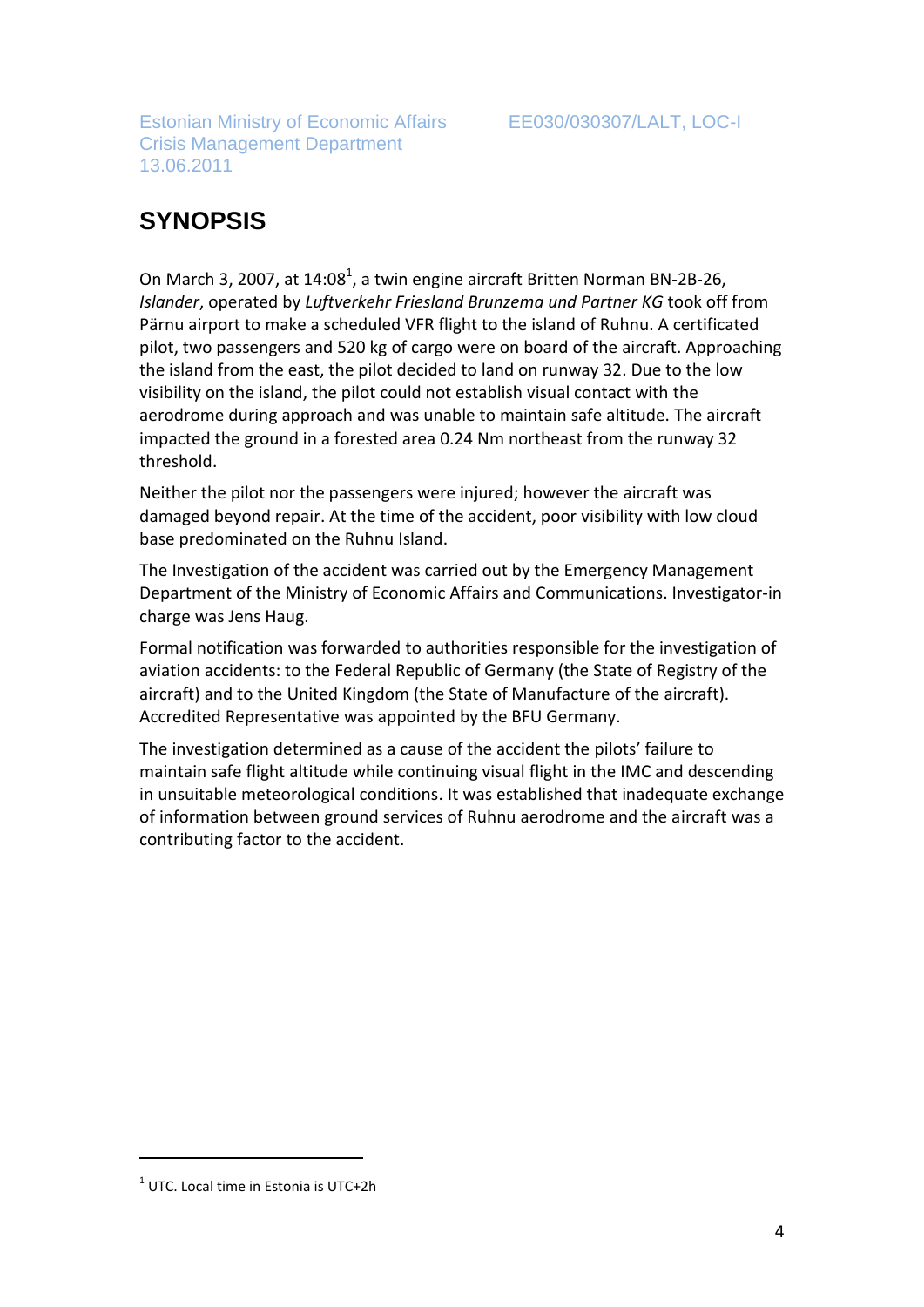# <span id="page-4-0"></span>1. FACTUAL INFORMATION

# <span id="page-4-1"></span>1.1. History of the flight

 $\overline{a}$ 

*Luftverkehr Friesland Brunzema und Partner KG,* registered in Germany and holding the Air Operator Certificate issued by the Federal Republic of Germany in 1983, has been operating scheduled flights between Pärnu (EEPU) and Ruhnu (EERU) since 2006. The flight, initially planned for  $26<sup>th</sup>$  February 2007, was postponed several times due to adverse meteorological conditions, causing problems with provision supply on the island. On Friday,  $3^{rd}$  March, pilot checked the weather at 13:00 and at 14:00. Based on the received information the pilot decided to depart for Ruhnu at 14:00.

At 14:08, the aircraft took off from Pärnu airport to make a scheduled VFR flight to the island of Ruhnu. Flight was carried out in the uncontrolled airspace. Pilot, two passengers and 520 kg of cargo were on board the aircraft. According to the weather briefing received by the pilot via telephone from Kuressaare, at 14:00 the cloud height in Kuressaare (EEKE, 36 Nm northwest of Ruhnu) was 600 ft. and 180 m (approximately 540 ft.) in Ruhnu. During the uneventful flight on the altitude 1500 ft., the coast and the ice border were clearly visible. The aircraft stayed clear from the clouds and no signs of icing were noticed by persons on board. Approaching the island from the northeast it was intended by the pilot to use RWY 32 for landing. The pilot decided to fly low from east to west across the runway to check the windsock and runway condition. While approaching the island, the pilot descended at the rate of 150 ft/min with low power settings and flaps extended by 1 notch. During descent the horizontal and vertical visibility deteriorated and the flight was continued in IMC<sup>2</sup>. The descent was continued in clouds; therefore the pilot had no visual contact with the ground and horizon. The aircraft broke off the clouds over the coast on a very low altitude (100-120 ft. by pilot's statement). Trying to maintain safe altitude and speed pilot added power, at the same time stall warning signal activated and seconds later the lower part of aircraft's fuselage touched the treetops and collided with the terrain at 14:36. The engines continued producing power until collision with trees whichafter those were set to the iddle by pilot.

The passengers and pilot escaped the aircraft without assistance and with no injuries.

The accident site is situated 0.24 Nm northeast off the runway 32 threshold. Ground surface is uneven and forested with young pinewoods.

 $2$  IMC-Instrument Meteorological Condition. Weather condition, which requires the aircraft to be operated under Instrument Flight Rules, flying primarily by reference of flight instruments.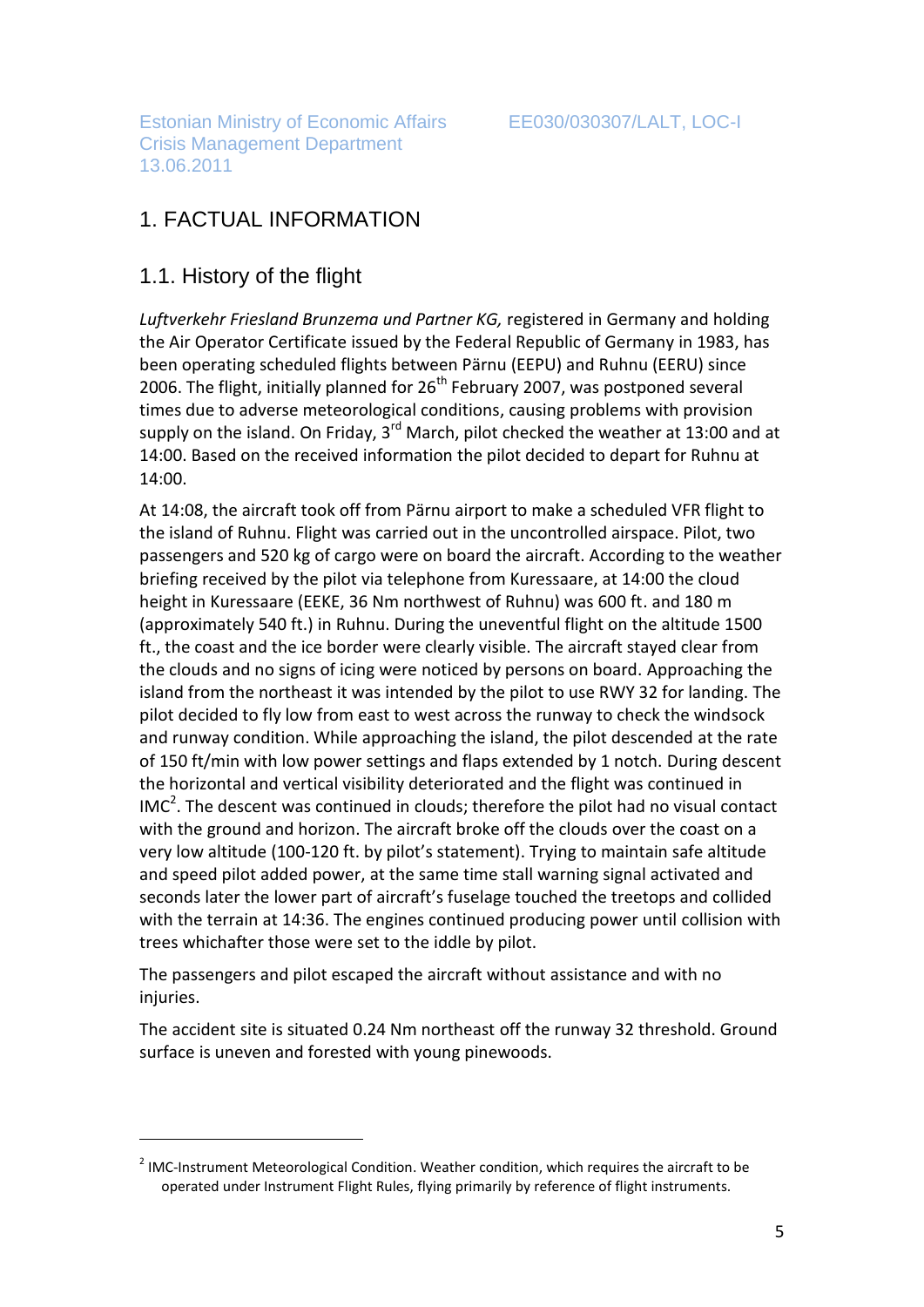#### <span id="page-5-0"></span>1.2. Injuries to persons

The injuries to the persons were limited to minor scratches. Neither pilot nor the passengers required medical assistance and were able to abandon the aircraft on their own.

# <span id="page-5-1"></span>1.3. Damage to aircraft

As the result of the impact with trees and the ground, the aircraft was substantially damaged. Horizontal stabilizer and tip of the left wing were torn off. Left propeller was also damaged as well as the belly of the fuselage.

#### <span id="page-5-2"></span>1.4. Other damage

There was no other damage.

## <span id="page-5-3"></span>1.5. Personnel information

| Pilot:          |        |                              |
|-----------------|--------|------------------------------|
| Male, age 54    |        |                              |
| Flight time     |        | On aircraft On aircraft type |
| In last 90 days | 63     | 29                           |
| Total           | 16 079 | N/A                          |

The pilot held a valid CPL (A) license PIC, IR, CRI ratings for single engine and multiengine aircraft, also FI ratings for PPL and CPL. The class 1 medical certificate was valid.

The pilot is described as a very experienced and disciplined airman; there are no negative records on pilot with German CAA by the time of the investigation.

The nature of the operations of the *Luftverkehr Friesland Brunzema und Partner KG* requires large number of relatively short flights into and from short runways, giving pilot extensive experiences in aircraft handling in difficult weather conditions.

The pilot was well familiar with the Ruhnu airfield and surrounding terrain.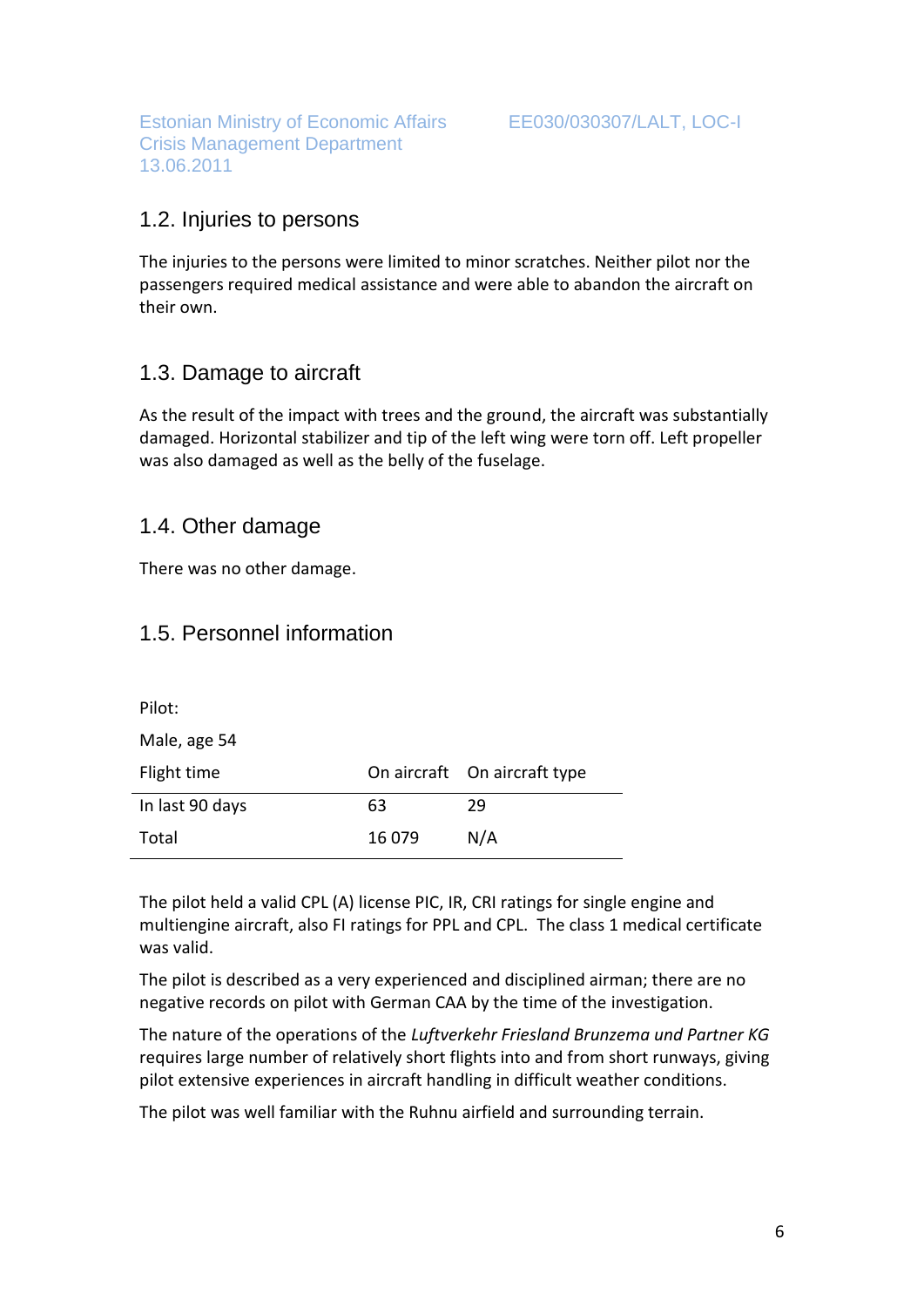# <span id="page-6-0"></span>1.6. Aircraft information

| Type of aircraft:          | Britten Norman BN-2B-26, Islander                                               |
|----------------------------|---------------------------------------------------------------------------------|
| Serial number:             | C 2271                                                                          |
| Year of manufacture:       | 1994                                                                            |
| Total hours                | 2811:37                                                                         |
| <b>Total landings</b>      | 27857                                                                           |
| Airworthiness Certificate: | L 20247, issued by the Aviation Authority of the<br>Federal Republic of Germany |
| Valid until:               | <b>March 2007</b>                                                               |
| Maintenance:               | according to EASA Part M requirements                                           |

Britten Norman BN-2B is a high-wing cantilever monoplane with a rectangular fuselage and two wing-mounted piston engines. The maximum certificated take-off mass is 2 998 kg. It is certified for single pilot operations and will usually accommodate up to nine passengers. The aircraft is not equipped with autopilot nor is it fitted with anti-icing equipment. It is not equipped with radio altimeter.

The aircraft was last fuelled in Pärnu Airport.

# <span id="page-6-1"></span>1.7. Meteorological information

Ruhnu aerodrome is not equipped with Automatic Terminal Information Service (ATIS). Weather information is transmitted by phone by an aerodrome employee who receives the information from the display connected with the local meteorological observatory, by using equipment for measuring vertical visibility and by visual observation of objects situated in about 1 km distance.

The aerodrome employee does not hold The Radio Telephony Operator's License and she does not speak any language except Estonian.

On the day of the accident the representative of the operator called several times to the employee of the Ruhnu aerodrome to receive weather information. Usually Pärnu FIS calls to the Ruhnu aerodrome, but since Pärnu tower did not work on the day of the accident, the call was made by the local representative of the operator. It was at 13:35 when the employee of Ruhnu aerodrome reported the weather information last time prior to the accident. According to the latest information, vertical visibility was 145-160 m and horizontal visibility over 3 000 m. According to the employee, the trees situating about 1 km from the airport building at the northern end of the runway 32 were also visible.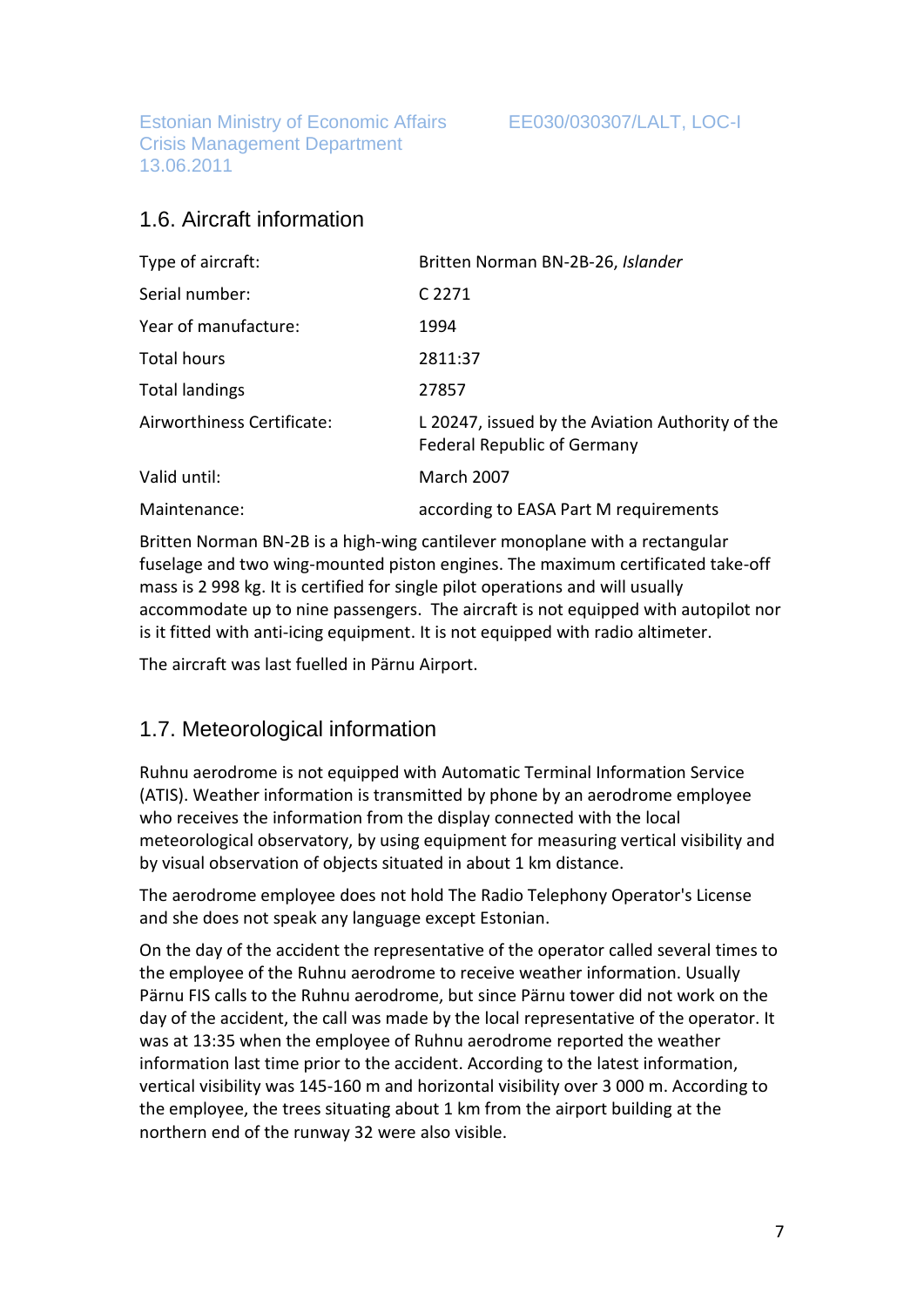The investigation has no alternative sources to obtain factual weather information. The adequacy of the reported meteorological condition cannot be evaluated.

Horizontal visibility measured after the accident was 2 600 m and vertical visibility approximately 140 m.

At the time of the accident, air- and dew point temperature in Ruhnu were +1 ºC. The wind blew at speed 2 knots from the north, QNH was 1003 hPa.

## <span id="page-7-0"></span>1.8. Aids to navigation

Ruhnu aerodrome is not equipped with radio navigation aids or runway lights. During the flight the pilot had switched on GPS *Direct To* mode with the destination of the threshold of runway 32. GPS was operational and indicated the location of the aircraft when switched on during the examination of the aircraft wreckage. The pilot did not use GPS for vertical navigation.

## <span id="page-7-1"></span>1.9. Communications

No radio communication was held after leaving Pärnu AFIS. Kuressaare Tower was informed about departure of the flight by the Operators representative by telephone.

The Air Traffic Service of Ruhnu aerodrome is carried out on the of Kuressaare TWR frequency 118.05 MHz. Only flight information service is provided.

Three minutes before ETA to Ruhnu the pilot informed his approach in English on the frequency of Kuressaare tower. The employee of Ruhnu aerodrome replied "OK", which had been agreed to mean that the runway was clear and that there were no unforeseen circumstances.

The local person responsible for operating the airport spoke no English or German and held no radiotelephony license to operate the equipment on aviation frequencies.

## <span id="page-7-2"></span>1.10. Aerodrome information

| ICAO designator:   |      | EERU     |
|--------------------|------|----------|
| Runway:            |      | 14/32    |
| Runway dimensions: |      | 600X60 m |
| Runway cover:      | lawn |          |
| Altitude:          |      | 10 feet  |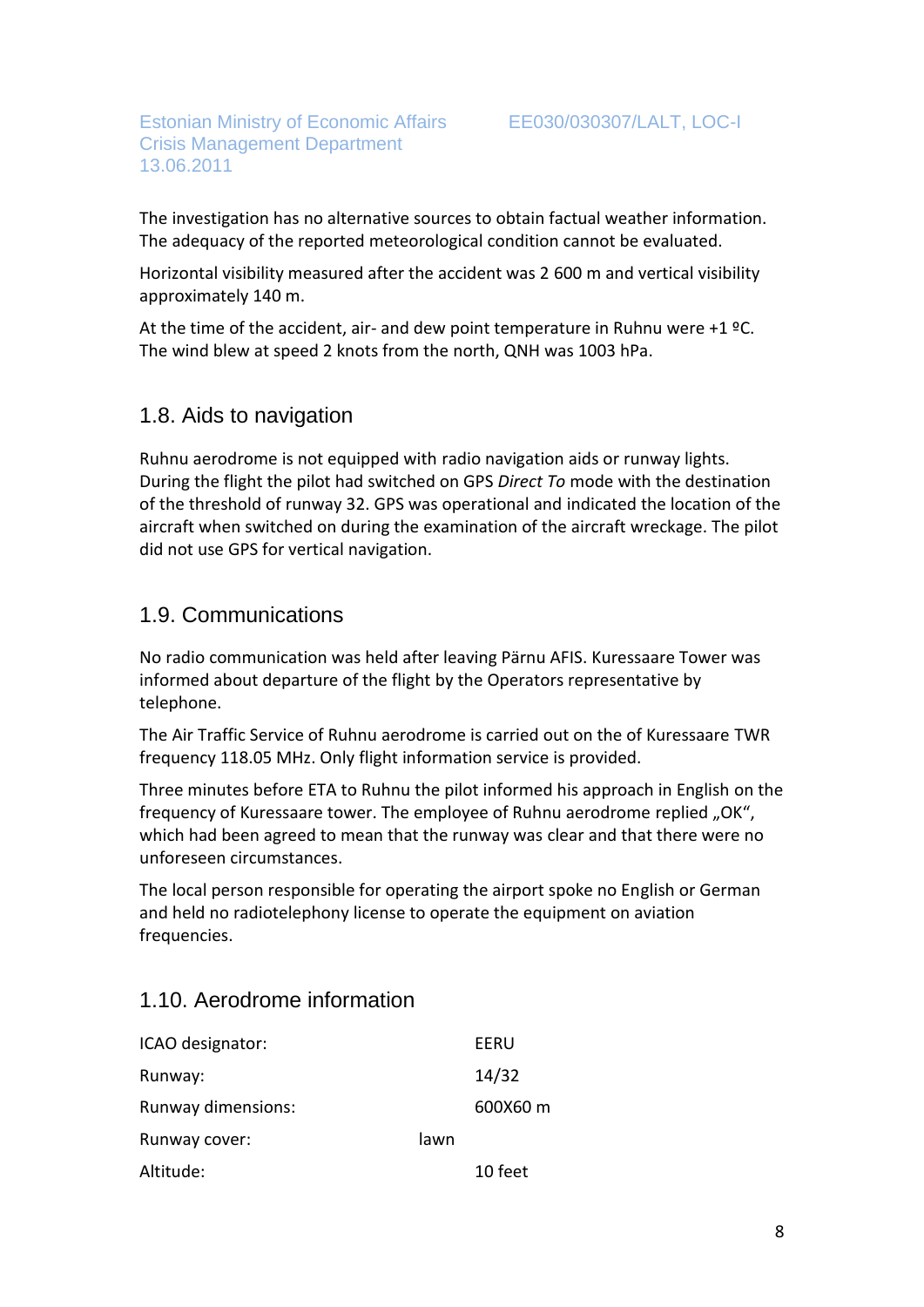Ruhnu aerodrome is situated in the southern part of the island in the vicinity of port, so that approach to the runway 32 is performed over the sea and approach to the runway 14 over the forest.

A local resident is employed at the aerodrome, who communicates information on the runway conditions and weather on phone. Device ИВО-1M is used for measuring cloud base.

The aerodrome employee has no qualification in the field of aviation.

# <span id="page-8-0"></span>1.11. Flight recorders

The aircraft was not equipped with flight recorders and it was outside ATS radar covering area prior to the accident.

# <span id="page-8-1"></span>1.12. Wreckage and impact information

Due to impact with trees and ground, the aircraft was damaged beyond repair. A wing, especially the leading edge and the wingtips were substantially damaged. Horizontal stabilizer and left horizontal stabilizer were separated and indented.



**D-IILFB wreckage on impact site**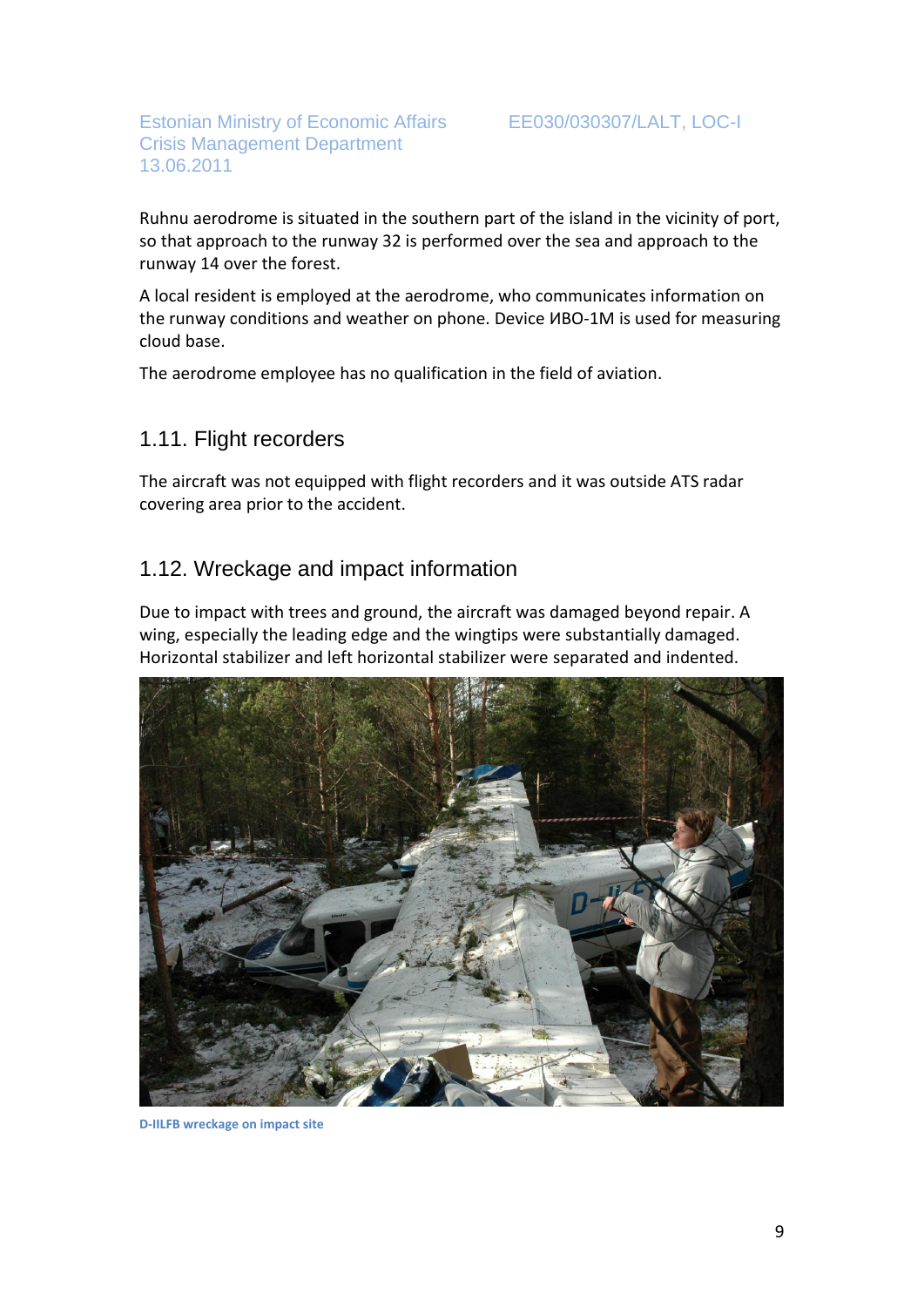Damage to aircraft fuselage was moderate and limited mainly to damages to its lower part.

By the time of the wreckage examination, goods had been unloaded from the cabin of the aircraft and the switches of electronic instruments had been set to safe position. The position of controls was found normal, the continuity of the control cables could be positively determined. All electrical fuses were intact.

QNH on both altimeters was set to 1002 hPa.

Aircraft's fuel valves were open, fuel was supplied to both engines from the tank in a respective wing.

The first impact of the aircraft with trees had taken place at the altitude of 10 m 67 m from the location of the wreckage (indicated by indentations on the trees). The left wingtip collided with a tree 6 m above the ground and at 29 m distance from the wreckage. Damages to the fuselage of the aircraft indicated that when impacting the terrain the aircraft was in 5-10˚ nose down position with wings horizontal.

Circular marks are clearly visible on the blades of both propellers. Stress marks were visible across the propeller blades of the aircraft. Tips of right propeller blades were bent back, the blades of left propeller were undamaged, two blades were in feathered position.

According to witnesses' statements, there was a fuel leakage from the wing tank after the accident. The fuel was collected in a canister to prevent environmental pollution.

According to the pilot's and passengers statements, there was no evidence of icing on wings or propellers neither before nor after the accident.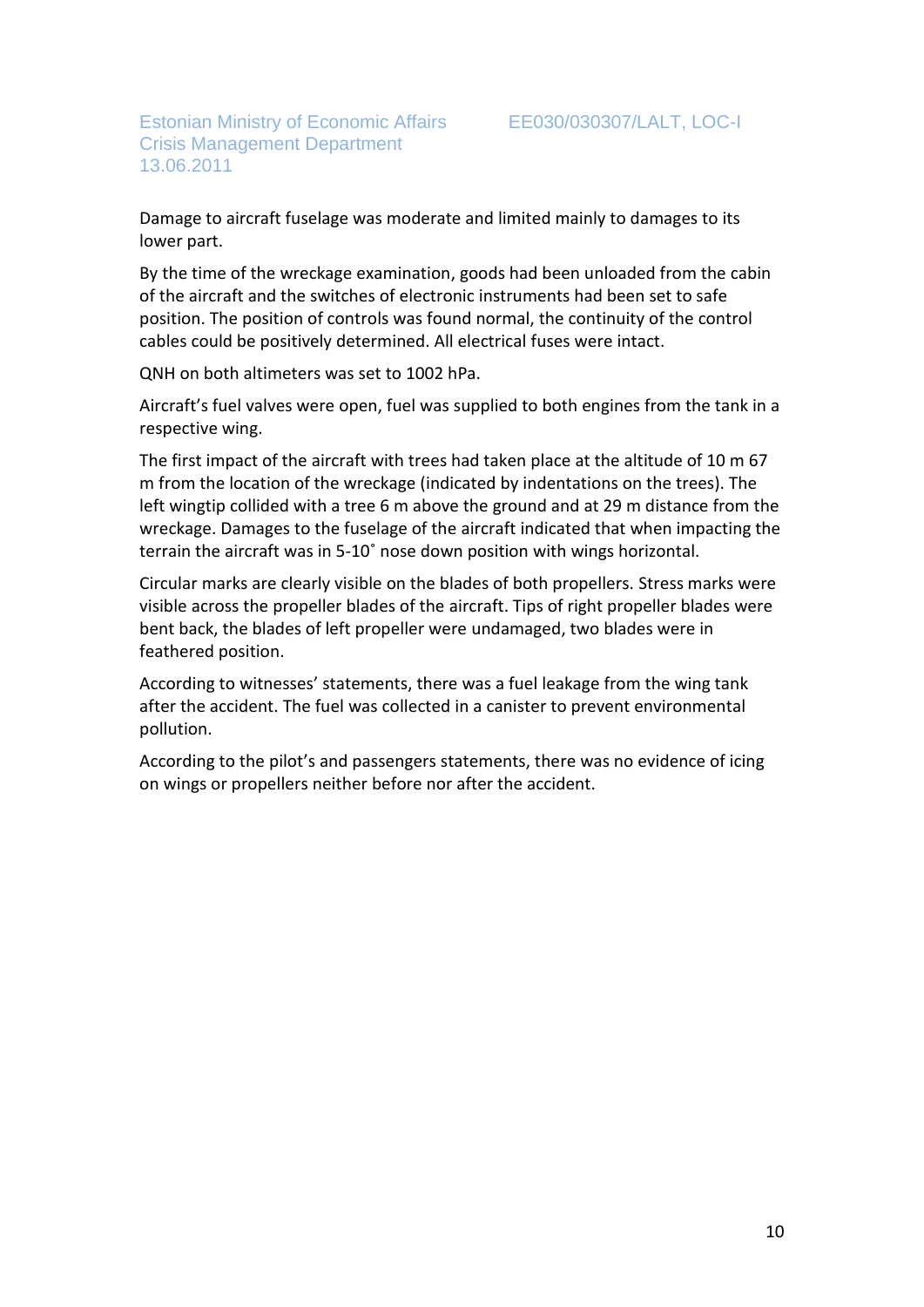#### EE030/030307/LALT, LOC-I

Estonian Ministry of Economic Affairs Crisis Management Department 13.06.2011



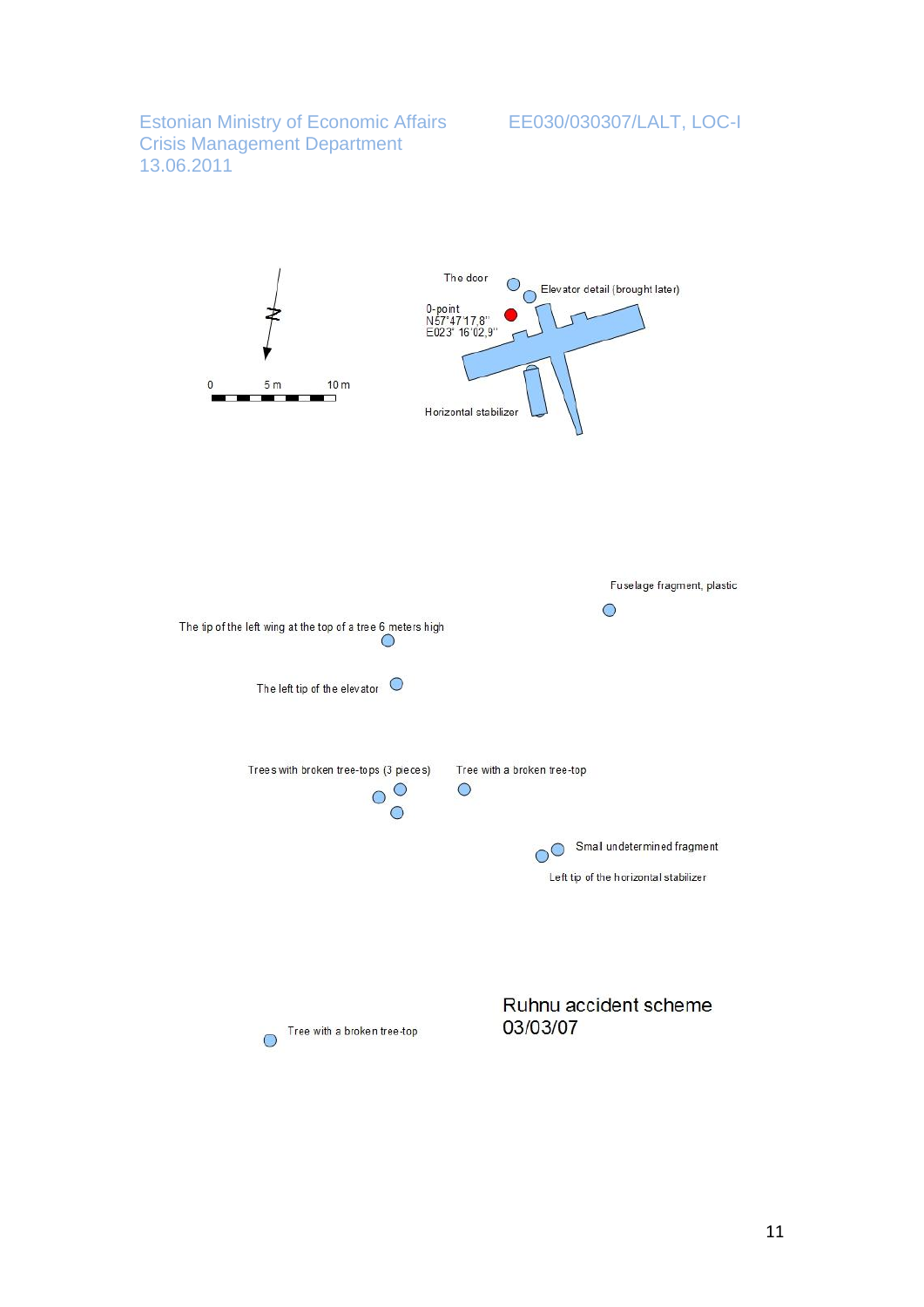## <span id="page-11-0"></span>1.13. Medical and pathological information

The pilot was tested for alcohol with the negative result.

<span id="page-11-1"></span>1.14. Fire

There was no fire.

#### <span id="page-11-2"></span>1.15. Survival aspects

Nobody was injured in the accident. Both passengers and the pilot had seat belts attached. The cargo from the aft of the cabin was thrown forth as the result of the impact without inflicting any injuries to the persons.

## <span id="page-11-3"></span>1.16. Tests and research

No tests were carried out during investigation.

## <span id="page-11-4"></span>1.17. Organizational and management information

#### <span id="page-11-5"></span>*1.17.1 Operation of the flight*

Operator LFB held a valid Air Operator Certificate (AOC) No D-338 AOC, which was issued by Aviation Authority of the Federal Republic of Germany with the expiry date November 30 2007. The company has a local representative providing assistance with local knowledge and language.

The operator company has hold AOC since 1983. The company has not been involved in serious incidents and accidents before.

#### <span id="page-11-6"></span>*1.17.2 Communication of meteorological information on Ruhnu aerodrome*

Information on the weather conditions in Ruhnu is provided by air traffic controller of Kuressaare airport or air traffic controller of Pärnu airport, who receive the information from the employee of Ruhnu aerodrome. To establish cloud base in the area of Ruhnu aerodrome a ИВО-1M device (equipment) is used. The accuracy of ИВО-1M is considered unreliable by pilots familiar with the equipment. The investigation could not determine any accuracy figures in technical documentation of the mentioned device.

Employee of the Ruhnu aerodrome receives the wind information from automatic equipment "Milos 520".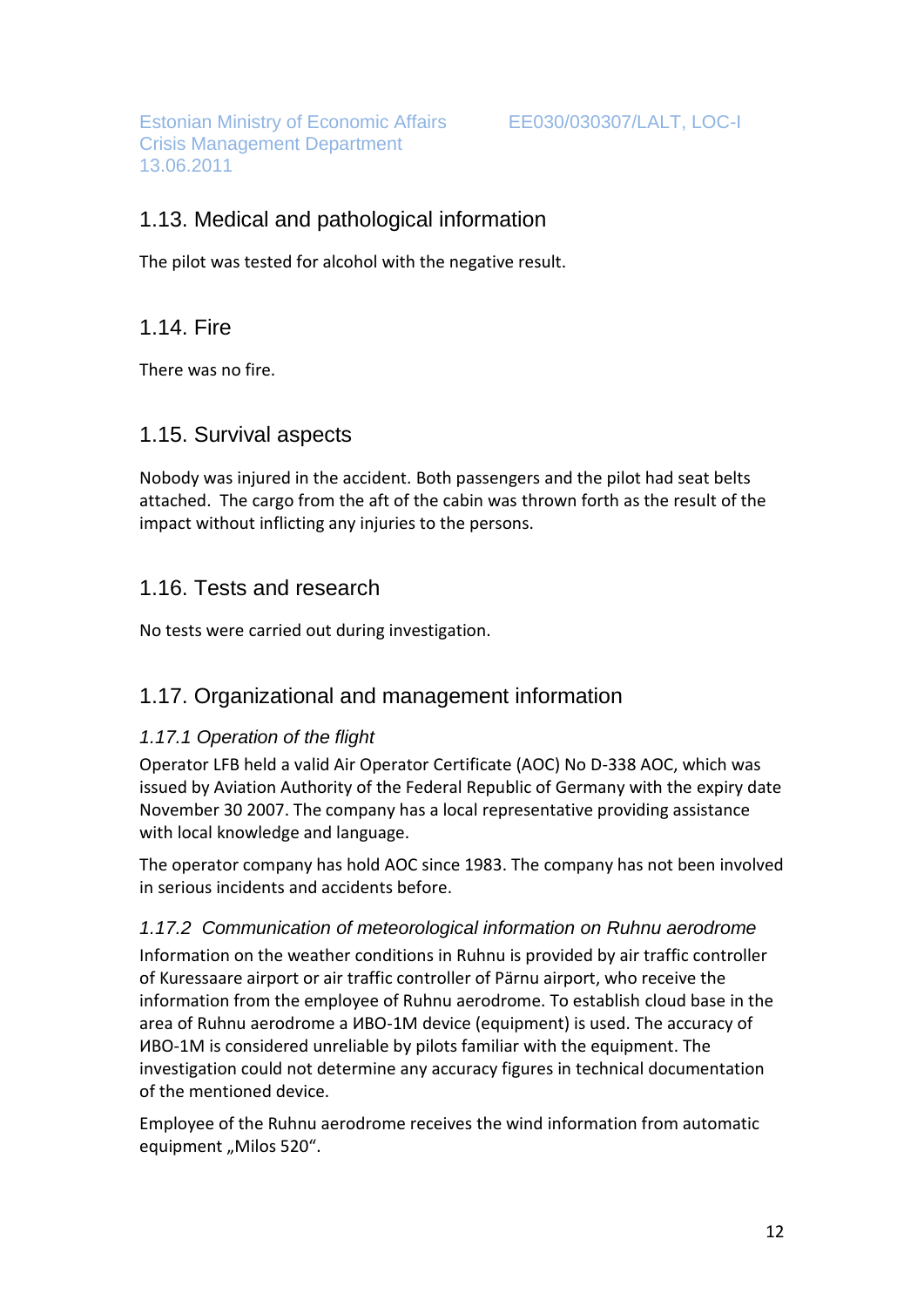The employee of Ruhnu aerodrome holds no license for radio communication with aircraft. Communication with foreign crew members is also problematic, since the employee does not speak foreign languages.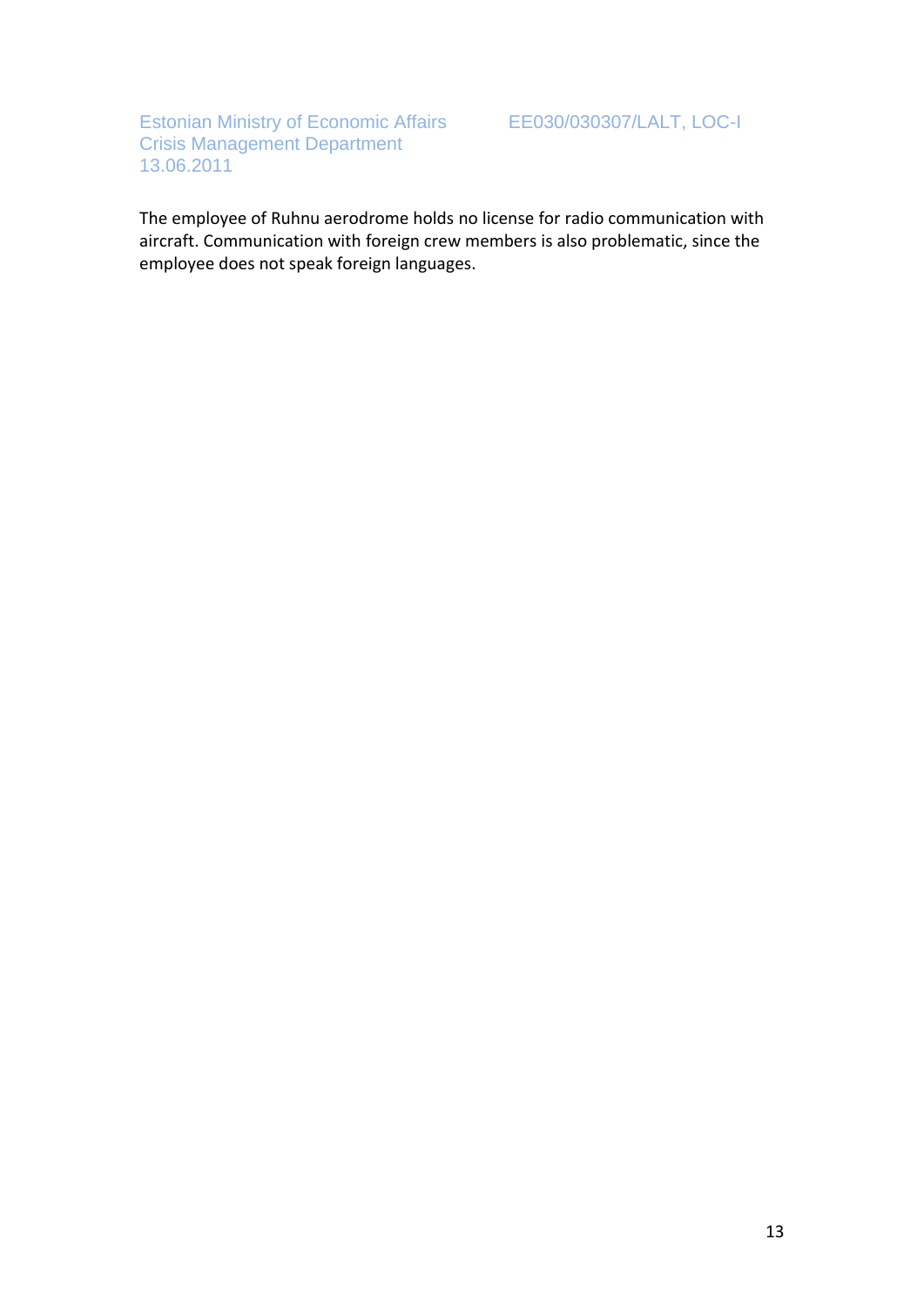# <span id="page-13-0"></span>2. ANALYSIS

#### <span id="page-13-1"></span>2.1. General

Taking into account statements by the pilot and passengers and the results of the post-accident examination of the wreckage, the technical failure of the aircraft controls, engines or systems as a cause of the accident can be ruled out. The investigation found no evidences indicating on any kind of failure or malfunction.

All structural elements of the aircraft were on the accident site and inflight breakdown of the aircraft did not take place. There were no indications of preaccident damages on the fuselage, wing or stabilizers of the aircraft.

The engines of the aircraft functioned properly until the contact with the trees. This was claimed by the pilot, by the passengers and the employee of the aerodrome who heard the accident. According to the pilot he added power, when stall warning signal activated. The changes in power setting were also heard on the ground. The pilot closed the engine throttles shortly before the aircraft hit the trees.

The stable operation of engines, their response to power changes as well as the fact that there was fuel in tanks after the accident rules out possible problems with fuel and engine controls as a cause of the accident.

#### <span id="page-13-2"></span>*Icing*

Weather conditions in clouds over Ruhnu were clearly supporting ice formation. Most of the flight took place clear of clouds, no icing formation was noticed. Icing conditions were present on final descent and approach phase of the flight, when aircraft entered the clouds. The following findings rule out the possibility of aircraft loosing lift due to the icing.

The aircraft flew in the icing conditions only for a short period of time. This does not exclude the theoretical possibility of substantial ice formation on wing, stabilizers and propeller blades. However, severe icing could not have been left unnoticed by the captain. The pilot claimed that there was no icing.

Propellers on this type of aircraft are situated in line with the first row of seats. Heavy icing and the ice separating from propeller causes ice particles impacting the fuselage of the aircraft producing banging sound. However, neither of the passengers noticed it.

The icing of *Pitot*' tubes and/or static pressure ports would have been noticeable on decent and decreasing speed. However, sudden encounter with IMC conditions may be confusing and such changes can remain unnoticed. At the time of wreckage examination, the electric switch of *Pitot'* tube and stall warning sensor heating was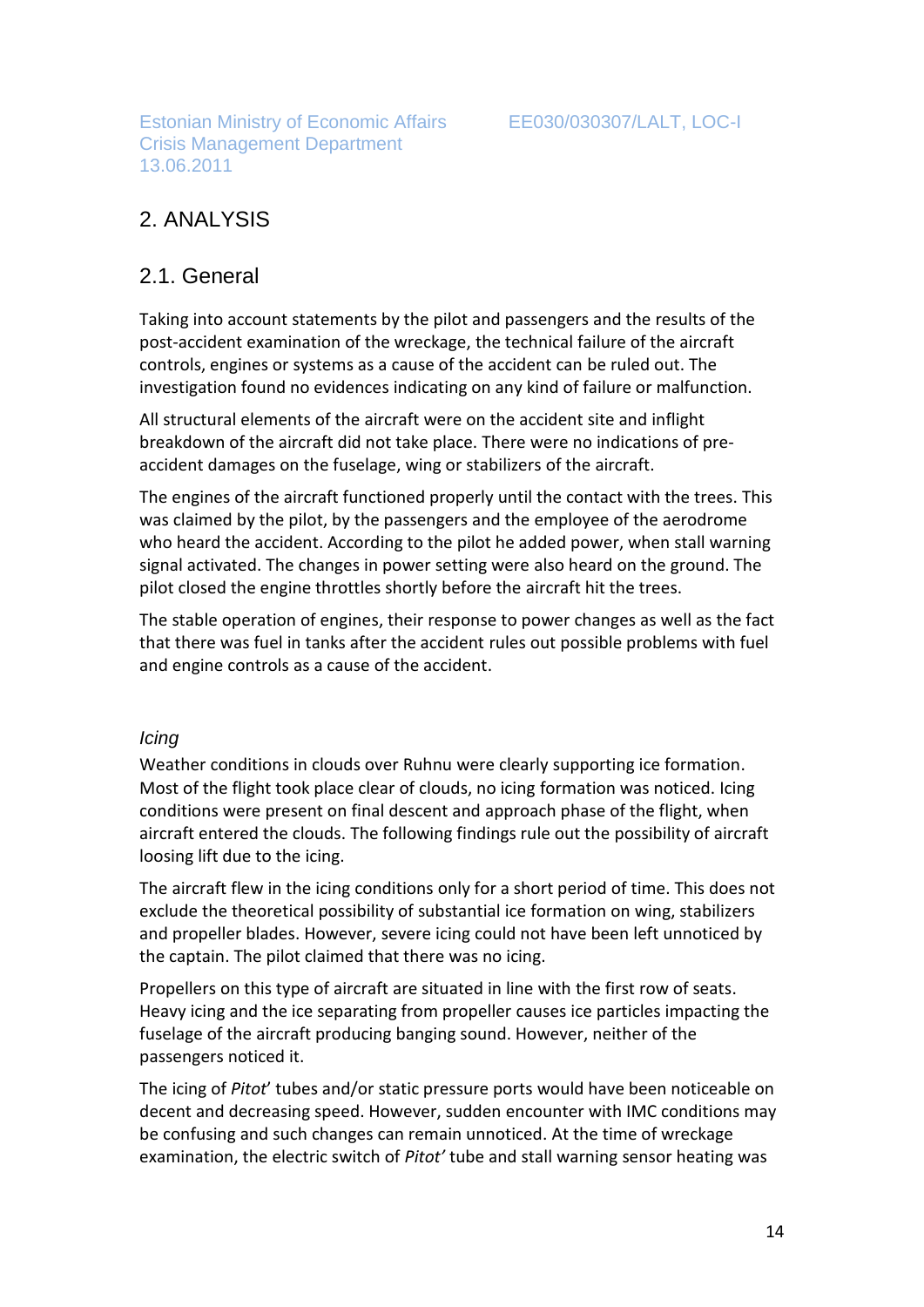found in the OFF position. The stall warning system was operational till the end of the flight.

Thus, one may conclude that there was no icing and that icing cannot be considered as cause of the accident.

#### <span id="page-14-0"></span>*Stalling*

 $\overline{a}$ 

There is no objective information on the speed of the aircraft shortly before the impact. According to the aircraft manual, the stall signal shall activate at the speed that is 5-10 knots above stalling speed. With flaps extended in position 1, the stalling speed of the aircraft is 42 knots. Consequently, the speed of the aircraft fell below 52 knots.

Relatively integral state of the wreckage and damages to the trees confirm that the speed of the aircraft was low at the moment it impacted the ground. High energy impact would cause much more extensive damages to the persons on board, to the aircraft and surrounding terrain.

Pilot claimed that he descended with the speed 80-90 knots, which is considerably higher than stalling speed and contradicts to the fact of stall warning activation.

Considering the location of the site of the accident (375 m from the coastline) and statements by the passengers, who claimed that the aircraft got off the clouds approximately above the coastline, and taking into account the estimated track of the aircraft (rate of descent and horizontal speed), it may be concluded that the pilot continued descent in the clouds up to the altitude 100 ft or approximately 30 m from sea level.

# <span id="page-14-1"></span>2.2. Adherence to the rules of the air and  $FOM<sup>3</sup>$  requirements

The flight was performed under visual flight rules (VFR). Neither Ruhnu aerodrome nor was the aircraft certified for instrument flight, which enables safe operation in the conditions of limited visibility.

According to the statements by passengers and the pilot, visual contact with the ground and see surface was present at the beginning of the flight, when Manilaid and the coast of the island of Kihnu could be seen. One could also see the borders of ice and birds on the sea. The visibility deteriorated rapidly when approaching Ruhnu Island and during descent, when the aircraft entered clouds. According to the pilot, the upper margin of the clouds was on 600 ft.

 $3$  FOM- Flight Operation Manual - the manual of the company that operates aircraft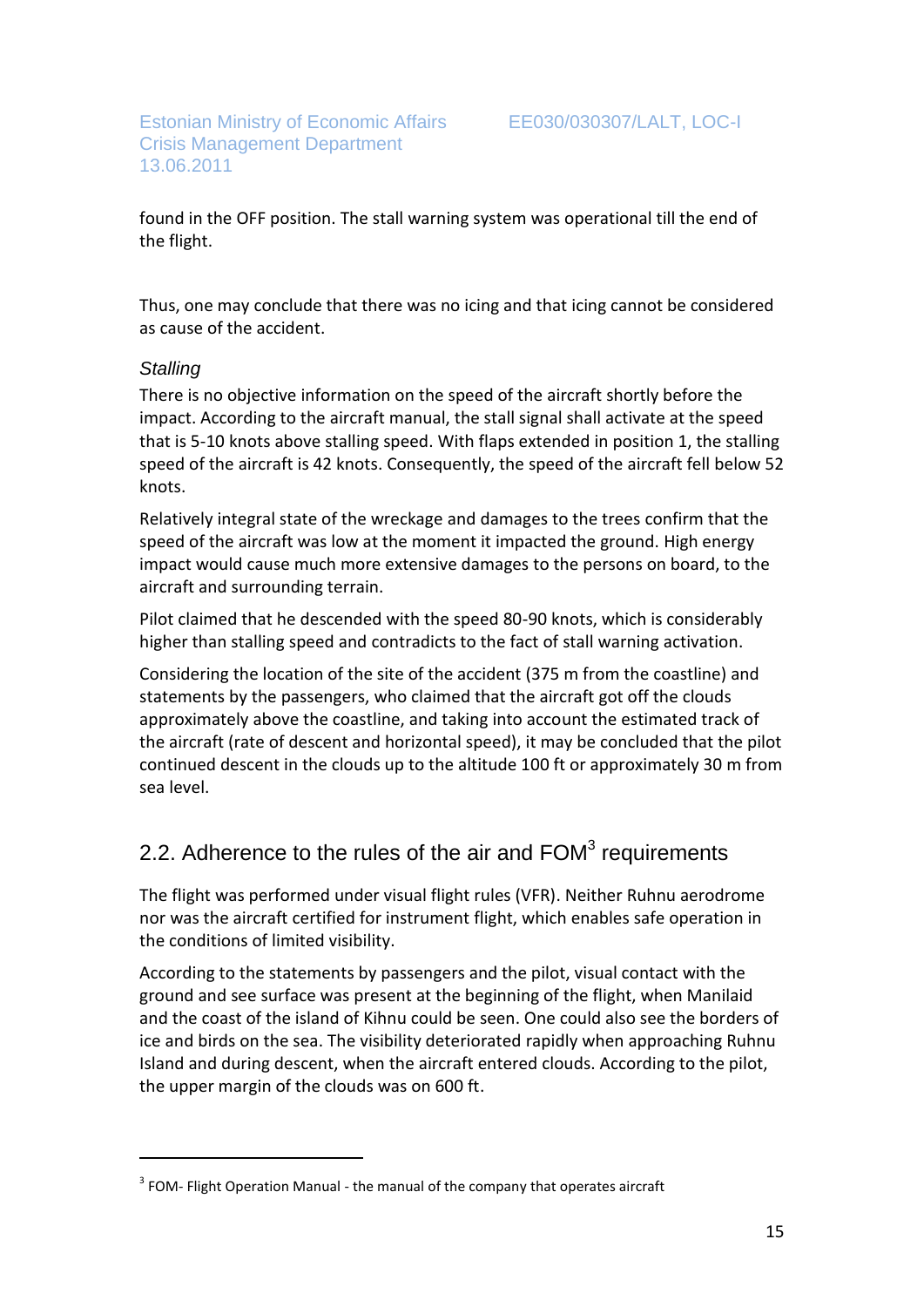The clouds did not allow the pilot to establish visual contact with the island and aerodrome when approaching Ruhnu.

In accordance with visual flight rules (VFR) (Under the rules of the air), the pilot was not to continue descent below the safe altitude 500 ft before reaching the runway 32 final and establishing clear and stable visual contact with the aerodrome.

The minimum required visibility for airspace class G in the FOM of the Operator is 5 km.

Upon unexpected deterioration of visibility and ceiling, the pilot should have immediately abort (suspended) the descent and depart the IMC.

# <span id="page-15-0"></span>2.3. Weather information and its adequacy

In spite of the fact that information on the meteorological conditions in Ruhnu was not directly accessible for the pilot through ATIS or direct communication with the employee of the Ruhnu aerodrome, the information received by the pilot is considered to be sufficient and the arrangement of the communication of meteorological information in Ruhnu aerodrome adequate.

The building shortage of the provision on the island can be considered as a source of motivation or pressure to report the weather more suitable for the flight.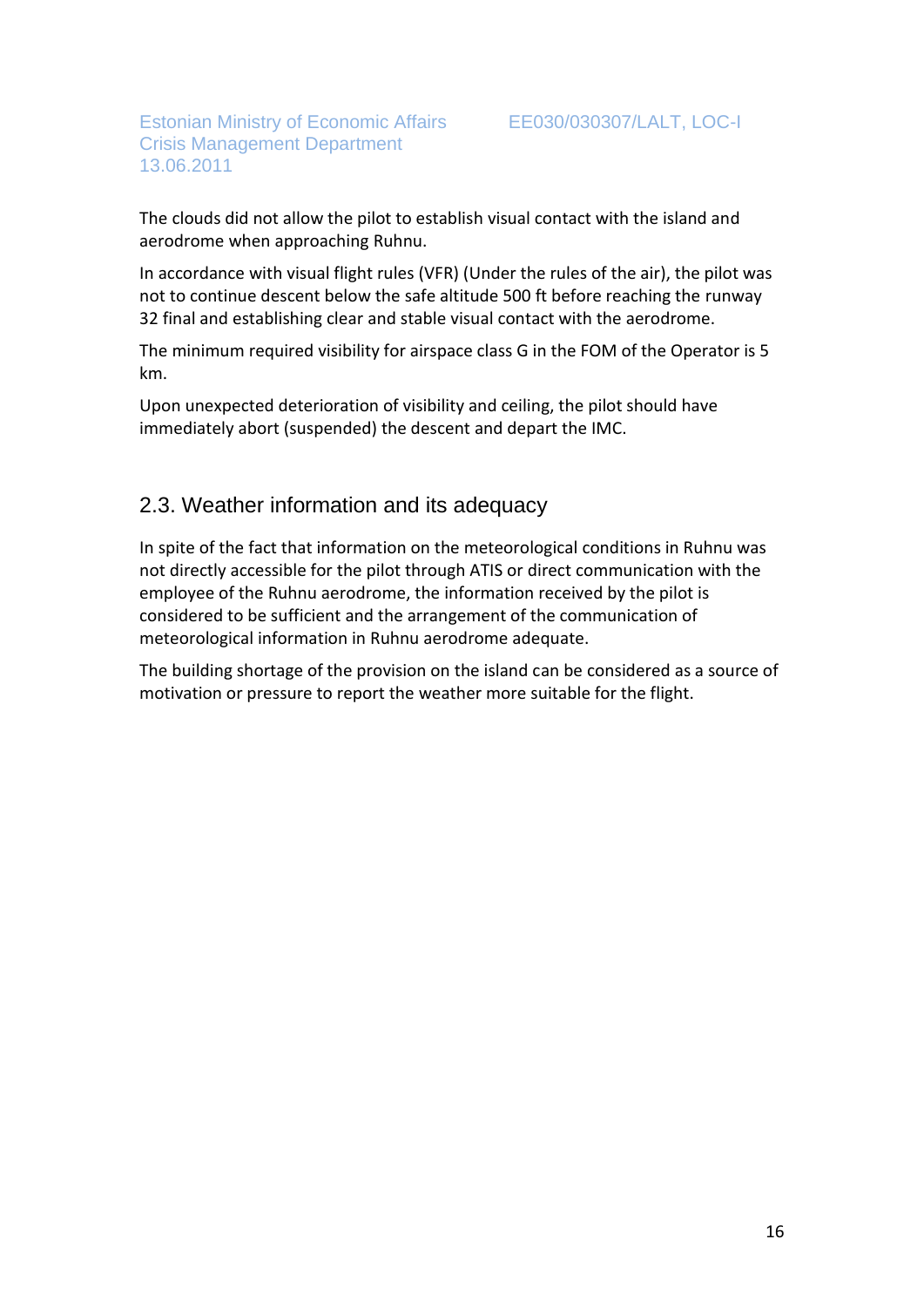#### EE030/030307/LALT, LOC-I

# <span id="page-16-0"></span>3. CONCLUSIONS

#### <span id="page-16-1"></span>3.1. Findings

13.06.2011

The pilot held all licenses the ratings necessary to perform the flight.

The investigation did not establish any malfunction of engines or aircraft systems that could have caused the accident.

The cloud base and visibility on Ruhnu aerodrome and in the vicinity was significantly lower than the permitted minimum for VFR flights.

#### <span id="page-16-2"></span>3.2. Causes of the accident

#### *Causes of the accident*

<span id="page-16-3"></span>The investigation established the following causes of the accident:

- 1. **The pilot could not maintain safe flight altitude when approaching Ruhnu aerodrome**.
- 2. **The pilot continued the descent in spite of IMC**.

#### *Contributing factors to the accident*

<span id="page-16-4"></span>The investigation established the following factors contributing to the accident:

- 1. High motivation to perform the flight.
- 2. Inadequate weather information from ground services of Ruhnu aerodrome.
- <span id="page-16-5"></span>3. Inadequate aeronautical oversight in the destination airport.